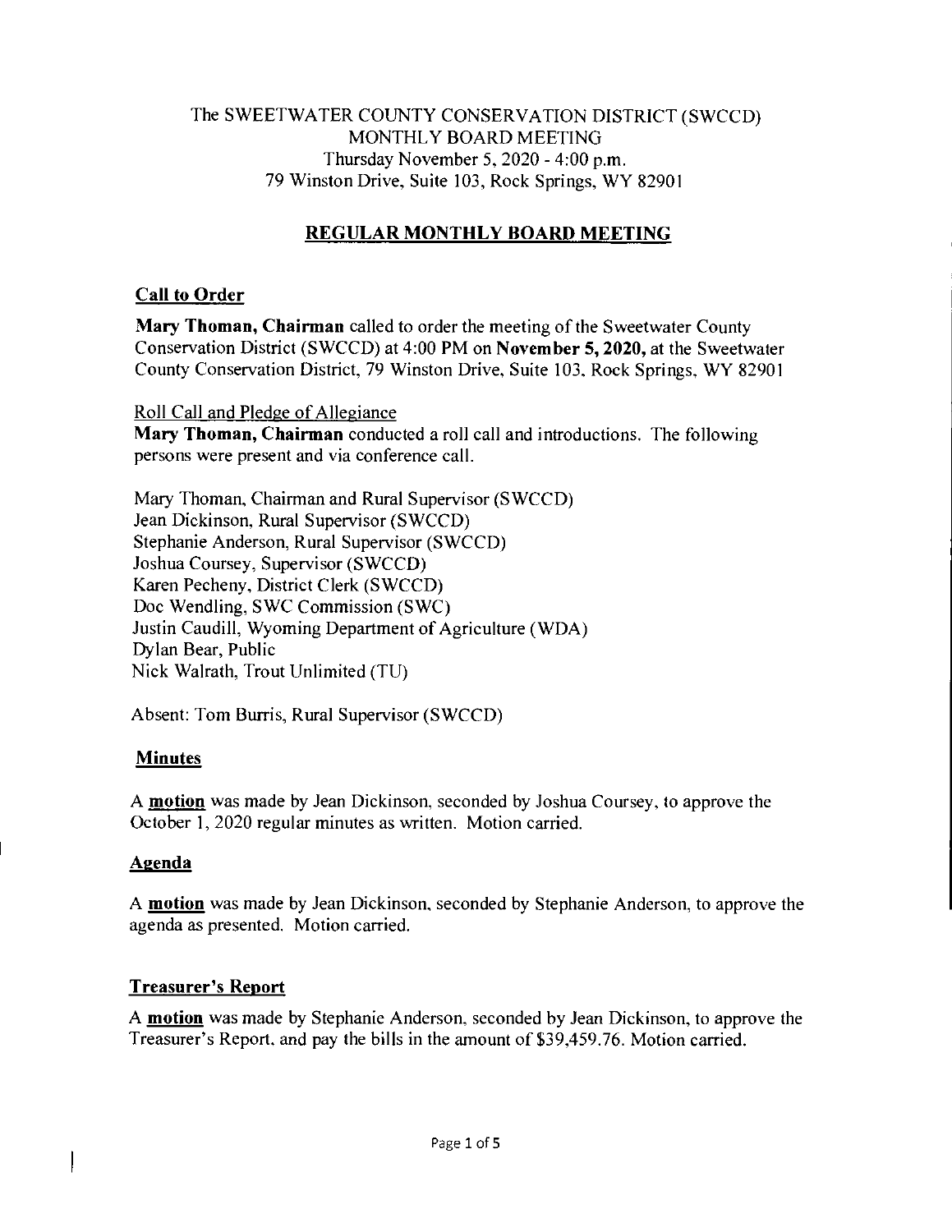#### Reconciliation Report

A motion was made by Jean Dickinson, seconded by Stephanie Anderson, to approve the Reconciliation Report, for April, May, June, July, August, September. Motion carried.

#### Internal Audit

A motion was made by Jean Dickinson, seconded by Joshua Coursey, to ratify the audit and proof of cash that was submitted to Wyoming Department of Audit. Motion carried.

#### Special Reports

#### Dylan Bear, Community Enhancement Grant Presentation

Dylan presented the Sweetwater Adventure Guide that was created for Sweetwater County and thanked the Board for the grant funds. Dylan worked with Wyoming Game & Fish, Forest Service and the Wyoming Wilderness Association to create the books and over 3,000. were printed.

#### Nick Walrath, Trout Unlimited, tees for bank stabilization — support

Gave an update on the Green River Urban Habitat Improvement Project located on the Green River. The project will help provide stream bank stabilization. Trout Unlimited secured over 45 large trees from the Green River Cemetery that were blown over by a windstorm. Long Horn Construction and Granite Oil Field were involved in placing the trees into the Green River. The Green River Stabilization Project went to bid as a design build with an engineer and contractor. (W WC out of Laramie). Walrath would like to go to construction on the project in August 2021. The Board is favorable to providing project funds to help with the project. Nick will work with staff and get a budget to the Board in December and staff will schedule a future meeting. Partners include Wyoming Wildlife Natural Resource Trust (WWNRT) Wyoming Landscape Conservation Initiative (WLCI), trona mines, Game & Fish, and the City of Green River.

Hillary Walrath, NRCS, is working with Uinta County Conservation District securing grants through the National Association of Conservation District (NACD) to help fund six diversions in Uinta County. The Board would like Hillary to give them an update at a future Board Meeting on potential Sweetwater County diversion structures. (five SWC diversion structure on the Henry's Fork).

Randy 'Doc' Wendling, SWC

 $\overline{\phantom{a}}$ 

- Congratulated Mary Thoman on her new appointment to the Sweetwater County Commission.
- Mark Kot, SWC Planner, will be retiring and the position will not be filled. There were eleven early retirements at the county level and those positions will not be filled.
- Spoke on the shortage of the Sweetwater County budget for fiscal year 2022.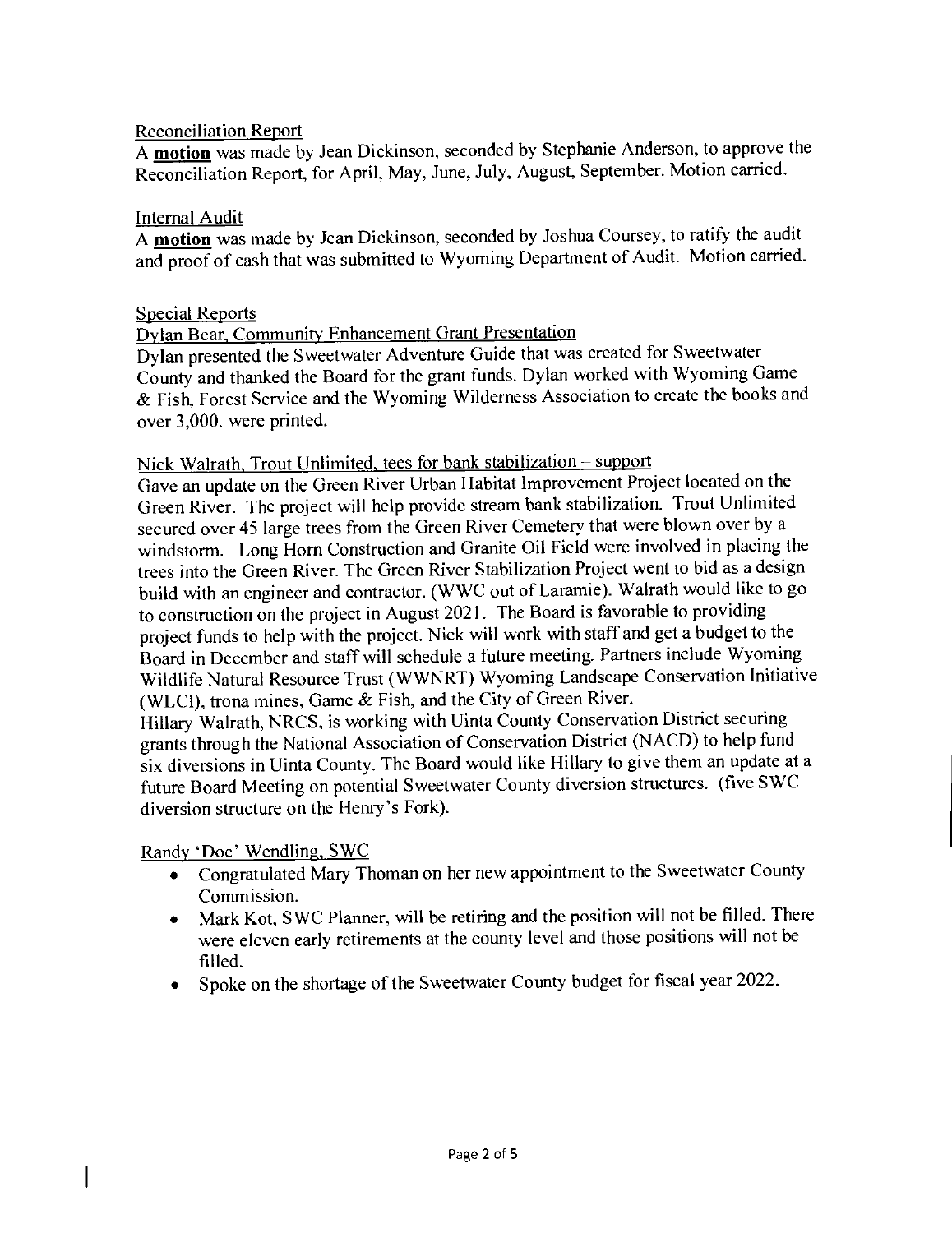Justin Caudill, (WDA)

- Reported on budgets for the Department: WDA lost three positions and two employees will be released at the end of the year.
- WDA has decided to hold off on another round of request for proposals (RFP) until after state legislature. There is between 167-187k left in the water quality and rangeland health program.
- Reported on the WLCI Executive Committee Meeting. The meeting will be held via Zoom. WLCI did receive 500k from the state for matching funds.

# **Unfinished Business**

# Drop Structure Maintenance

Landscaping seed was ordered, and Larry Folks planted the seed on Monday, November 2, 2020. Pictures were sent to the District of the planting.

Long Range Use Plan & Policy (LRUPP)

- An open house for the plan is scheduled for December 3, from 12:00 p.m. 2:00 p.m. at the White Mountain Library.
- Staff was directed to send the comments out to the Board once received.
- Staff was directed to send the Governor's Final Invasive Species Initiative to legal.

# New Business

ľ

Wyoming Association of Conservation Districts (WACD) — What's up email — NACD SRM Emergency Resolutions recognized the science on the resolution for healthy range lands.

A **motion** was made by Stephanie Anderson, seconded by Jean Dickinson, to support the resolution. Motion carried.

Trout Creek Assessment Report

A **motion** was made by Joshua Coursey, seconded by Stephanie Anderson, to send the report to Russ Hamilton, EDE, and legal for review and comments. Motion carried.

Big Sandy Watershed Plan Environmental Assessment (EA)

A public meeting will be held on November 17, from 5-7 p.m. at the Eden Valley Community Center. Comments are due December 22. Staff was directed to send a copy to Tom Burris for his review.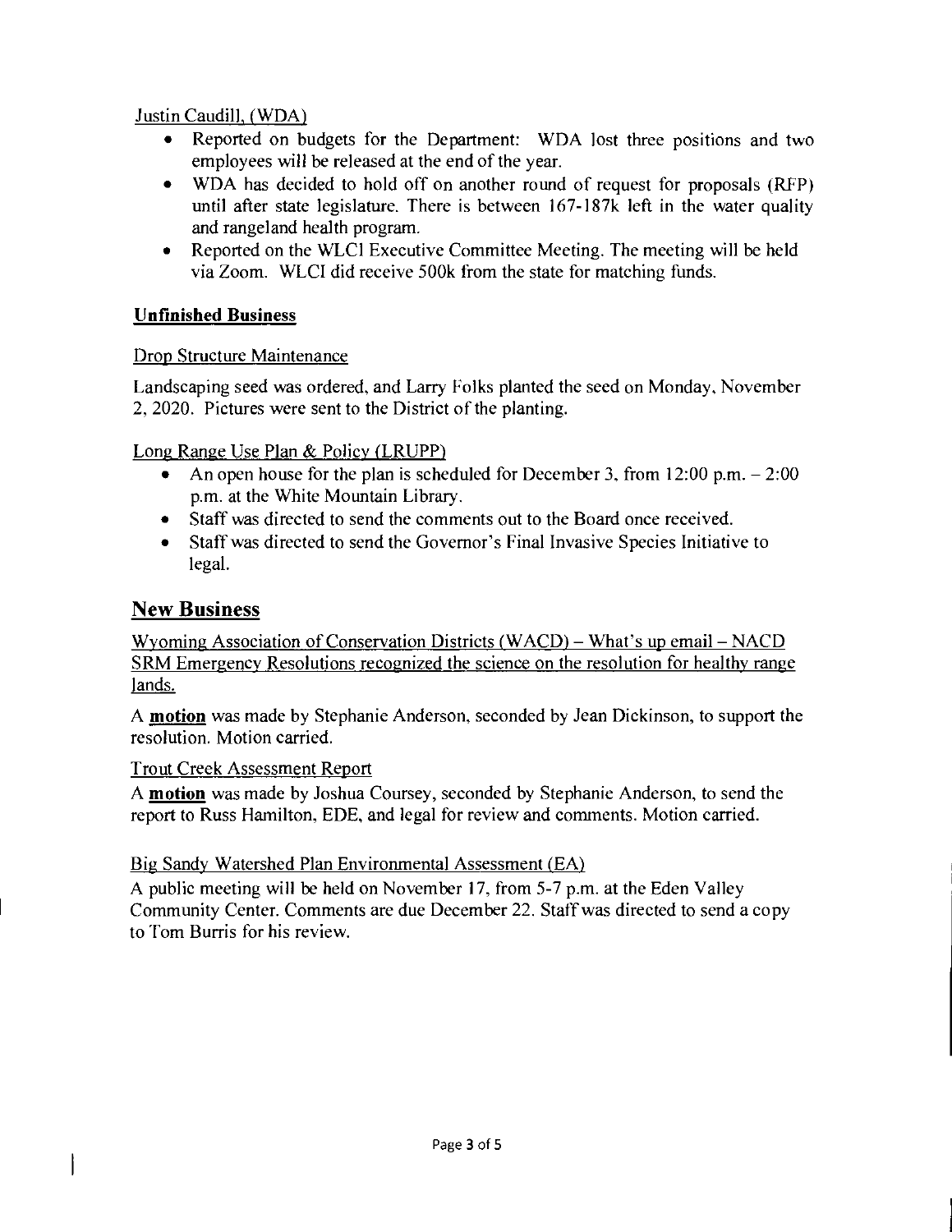### **Supervisors Reports**

Mary Thoman

• Attended the Coalition of Local Governments (CLG). The next CLG Meeting will be December 10, in Kemmerer. Thoman attended a county federal agency meeting in Rock Springs.

### Jean Dickinson

- Attended the Coalition of Local Governments (CLG). The next CLG Meeting will be December 10, in Kemmerer.
- Working with legal on the North Dinosaur Transportation Management Plan in Daggett County on the roads through the Rock Spring Resource Management Plan. (RMP).
- Working on comments for the Wild Horse Environmental Impact Statement (EIS).

### Stephanie Anderson

- The Forest Service will be meeting with Sweetwater County staff in mid-November on projects in the Ashley with grant funding from the Great American Outdoors Act.
- Anderson invited the Forest Service supervisor to a future Conservation District meeting.

# Joshua Coursey

• Working on a piece of property south of the Big Firehole road. The entire section has recently been listed for sale and they are working with the landowner and a realtor on 630k acres. The idea is to break up the section into 40-acre parcels. There are sixteen parcels for sale, and they are working to find partners to help purchase.

### Supervisor Replacement

 $\overline{\phantom{a}}$ 

The Board of Supervisors provide a nomination to the Board of Agriculture. The Board of Agriculture must affirm the nomination.

Staff was directed to draft an advertisement for supervisor recruitment to put in the newspaper, other media and include the effective date of January 1, 2021. Bring back to the December meeting.